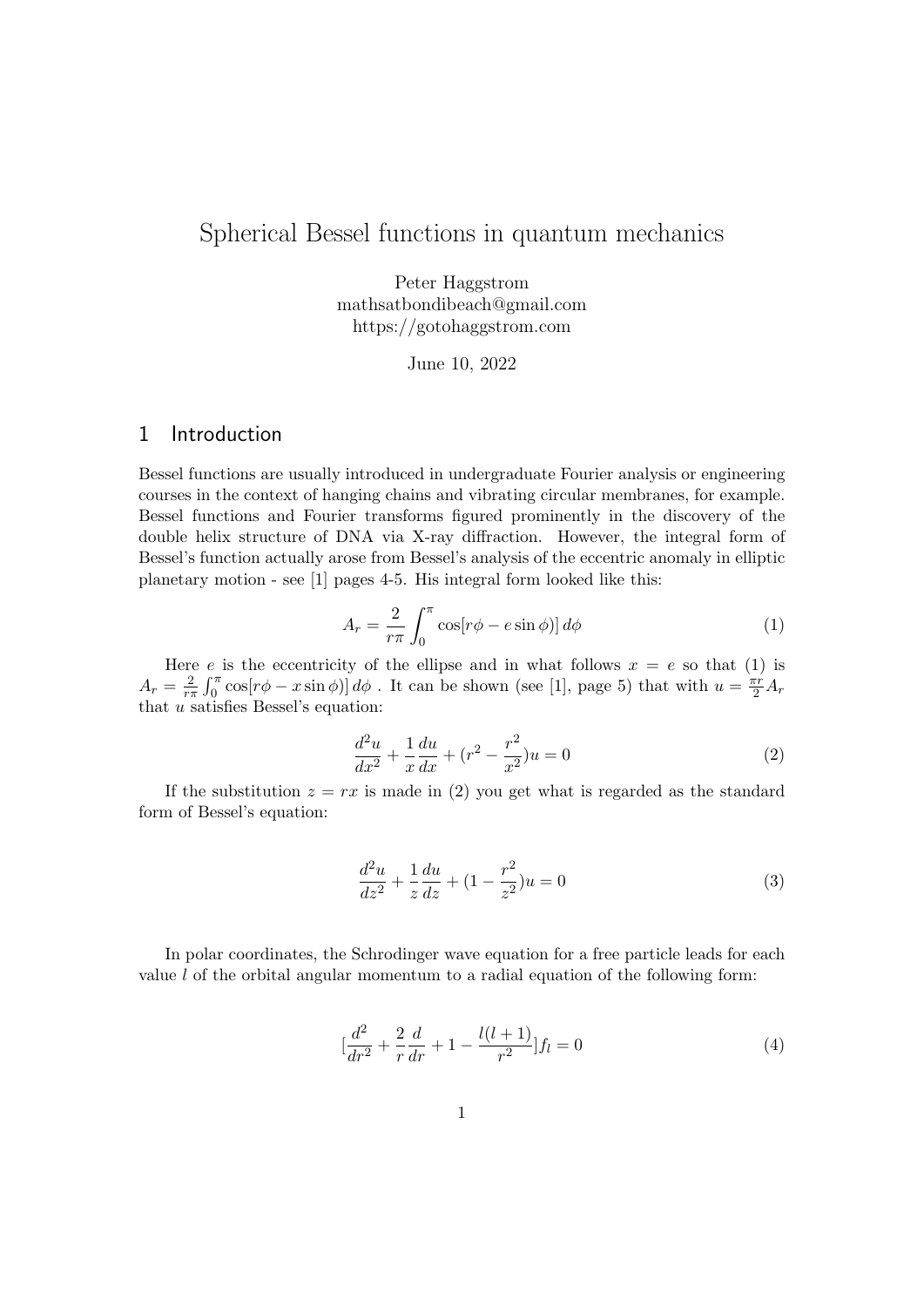See [2], pages 488-489 and [3], pages 938-947 .

Messiah ( [2], page 488-89) says that spherical Bessel functions:

$$
j_l(r) = \left(\frac{\pi}{2r}\right)^{\frac{1}{2}} J_{l+\frac{1}{2}}(r) \tag{5}
$$

solve the radial equation (4). The  $J_{l+\frac{1}{2}}(r)$  are the usual Bessel functions of order  $l+\frac{1}{2}$ where  $l = 0, 1, 2, 3, \ldots$ . The purpose of this short note is to prove this. It is a minor  $\overline{2}$ homework example in such courses.  $j_1(x)$  looks like this:



### 2 Proving that spherical Bessel functions solve the radial equation

To prove the result all we need to do is to differentiate  $j_l(r)$  as in (4) and use the fact that  $u = J_{l+\frac{1}{2}}(r)$  satisfies Bessel's equation and then do some algebbraic manipulations ie:

$$
\frac{d^2u}{dr^2} + \frac{1}{r}\frac{du}{dr} + \left(1 - \frac{(l + \frac{1}{2})^2}{r^2}\right)u = 0\tag{6}
$$

Churchill deals with the properties of  $J_{\nu}(x)$  for real  $\nu$  in terms of satisfying (6) in [4] at pages 164-169.

Differentiating we have:

$$
\frac{du}{dr} = \left(\frac{2}{\pi}\right)^{\frac{1}{2}} \left\{ r^{-\frac{1}{2}} J'_{l+\frac{1}{2}}(r) - \frac{1}{2} r^{-\frac{3}{2}} J_{l+\frac{1}{2}}(r) \right\} \tag{7}
$$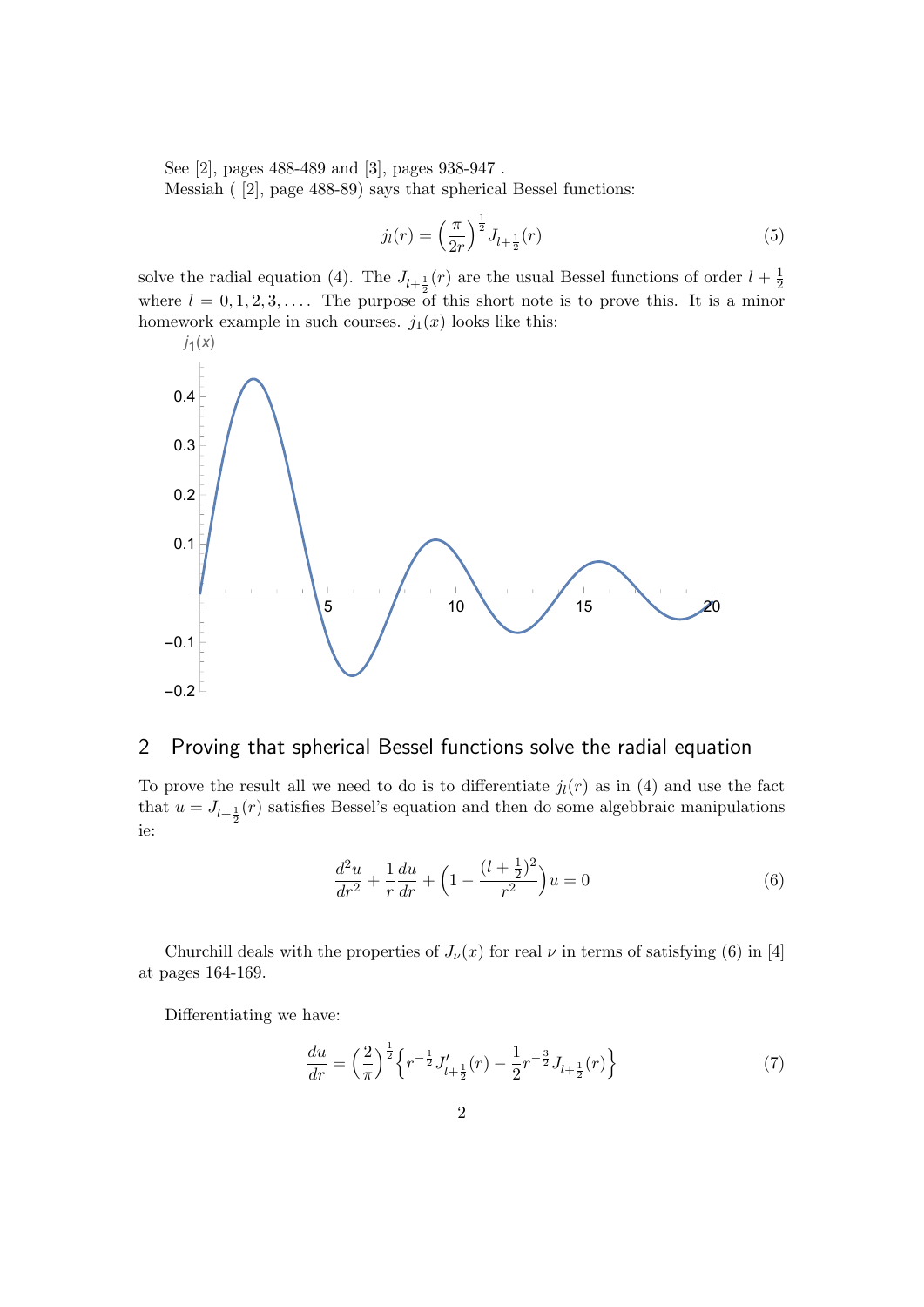$$
\frac{d^2u}{dr^2} = \left(\frac{2}{\pi}\right)^{\frac{1}{2}} \left\{ r^{-\frac{1}{2}} J''_{l+\frac{1}{2}}(r) - r^{-\frac{3}{2}} J'_{l+\frac{1}{2}}(r) + \frac{3}{4} r^{-\frac{5}{2}} J_{l+\frac{1}{2}}(r) \right\}
$$
(8)

Thus (4) becomes:

and

$$
\frac{d^2u}{dr^2} + \frac{2}{r}\frac{du}{dr} + \left(1 - \frac{l(l+1)}{r^2}\right)u = \left(\frac{2}{\pi}\right)^{\frac{1}{2}}\left\{r^{-\frac{1}{2}}J''_{l+\frac{1}{2}}(r) - r^{-\frac{3}{2}}J'_{l+\frac{1}{2}}(r)\right\}
$$
\n
$$
+ \frac{3}{4}r^{-\frac{5}{2}}J_{l+\frac{1}{2}}(r)\right\} + \frac{2}{r}\left(\frac{2}{\pi}\right)^{\frac{1}{2}}\left\{r^{-\frac{1}{2}}J'_{l+\frac{1}{2}}(r) - \frac{1}{2}r^{-\frac{3}{2}}J_{l+\frac{1}{2}}(r)\right\}
$$
\n
$$
+ \left(\frac{2}{\pi}\right)^{\frac{1}{2}}\left[1 - \frac{l(l+1)}{r^2}\right)r^{-\frac{1}{2}}J_{l+\frac{1}{2}}(r) + \left(-\frac{1}{4}r^{-\frac{5}{2}}
$$
\n
$$
+ r^{-\frac{1}{2}} - r^{-\frac{1}{2}}\frac{l(l+1)}{r^2}\right)J_{l+\frac{1}{2}}(r) + \left(-\frac{1}{4}r^{-\frac{5}{2}}
$$
\n
$$
+ r^{-\frac{1}{2}} - r^{-\frac{1}{2}}\frac{l(l+1)}{r^2}\right)J_{l+\frac{1}{2}}(r)\right]
$$
\n
$$
= \left(\frac{2}{\pi}\right)^{\frac{1}{2}}r^{-\frac{1}{2}}\left[J''_{l+\frac{1}{2}}(r) + \frac{1}{r}J'_{l+\frac{1}{2}}(r) + \left(-\frac{1}{4}r^{-2} + 1 - \frac{l(l+1)}{r^2}\right)J_{l+\frac{1}{2}}(r)\right]
$$
\n
$$
= \left(\frac{2}{\pi}\right)^{\frac{1}{2}}r^{-\frac{1}{2}}\left[J''_{l+\frac{1}{2}}(r) + \frac{1}{r}J'_{l+\frac{1}{2}}(r) + \left(1 - \frac{(l+\frac{1}{2})^2}{r^2}\right)J_{l+\frac{1}{2}}(r)\right]
$$
\n
$$
+ \left(\frac{(l+\frac{1}{2})^2}{r^2} - \frac{1}{4}r^{-2} - \frac{l(l
$$

# 3 References

[1] Andrew Gray, G B Mathews, , A Treatise on Bessel Functions and their Applications to Physics, Merchant Books, 2007